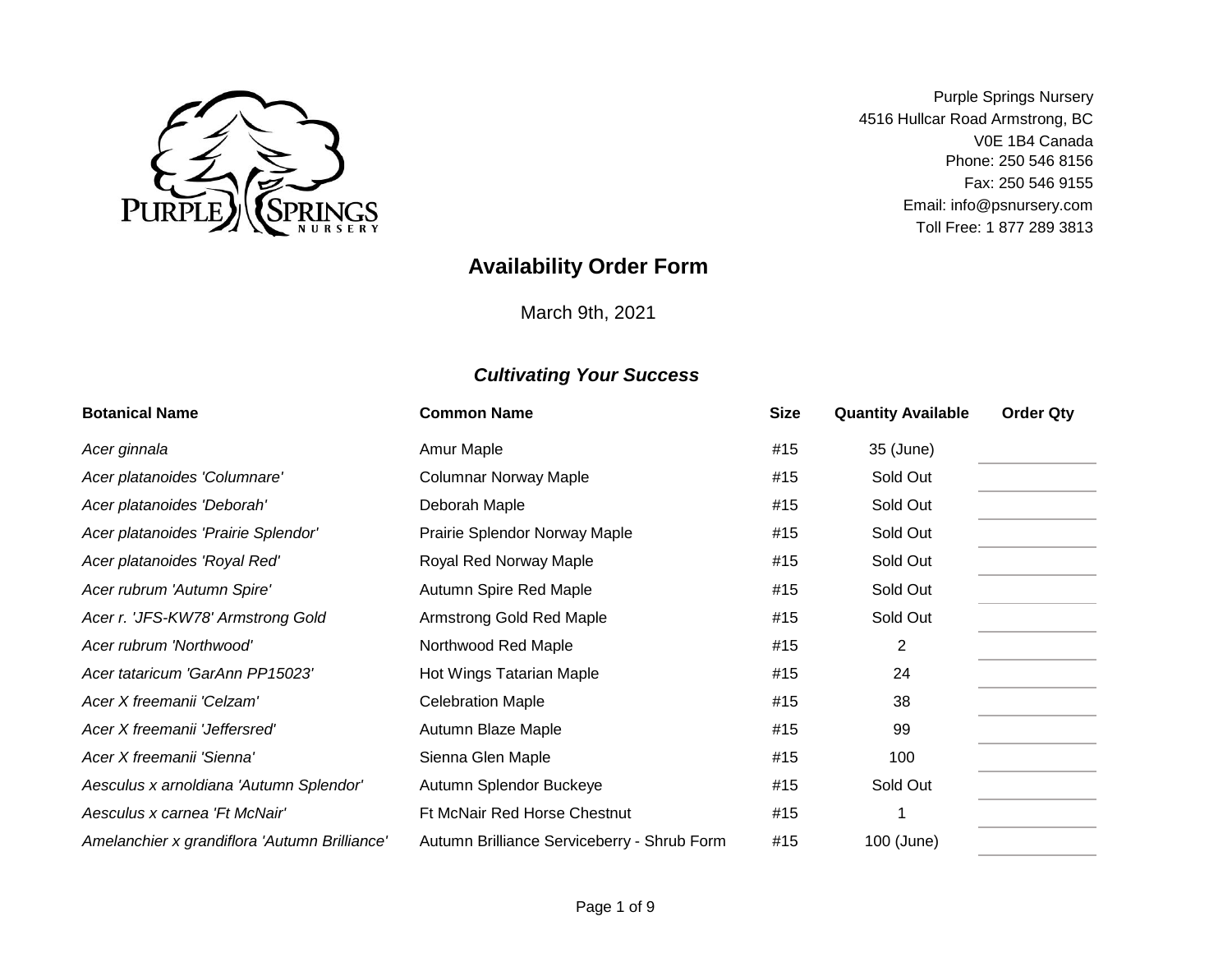| <b>Botanical Name</b>                | <b>Common Name</b>                         | <b>Size</b> | <b>Quantity Available</b> | <b>Order Qty</b> |
|--------------------------------------|--------------------------------------------|-------------|---------------------------|------------------|
| A. x grandiflora 'Autumn Brilliance' | Autumn Brilliance Serviceberry - Tree Form | #15         | Sold Out                  |                  |
| Betula platyphylla 'Fargo PP10963'   | Dakota Pinnacle Birch                      | #15         | 100 (June)                |                  |
| Celtis 'JFS-KSU1'                    | <b>Prarie Sentinel Hackberry</b>           | #15         | Sold Out                  |                  |
| Celtis occidentalis                  | <b>Common Hackberry</b>                    | #15         | Sold Out                  |                  |
| Crataegus x mordenensis 'Snowbird'   | Snowbird Hawthorn                          | #15         | Sold Out                  |                  |
| Crataegus x mordenensis 'Toba'       | Toba Hawthorn                              | #15         | 49                        |                  |
| Fraxinus pennsylvanica 'Patmore'     | Patmore Green Ash                          | #15         | 94                        |                  |
| Fraxinus pennsylvanica 'Rugby'       | Prairie Spire Ash                          | #15         | 34                        |                  |
| Gleditsia triacanthos 'Harve'        | Northern Acclaim Honeylocust               | #15         | Sold Out                  |                  |
| Gleditsia triacanthos 'Suncole'      | <b>Sunburst Honeylocust</b>                | #15         | 10                        |                  |
| Juglans regia 'Carpathian'           | English Walnut                             | #15         | 4                         |                  |
| Malus x 'Courageous'                 | Courageous Crabapple                       | #15         | Sold Out                  |                  |
| Malus domestica 'Honeycrisp'         | Honeycrisp Apple                           | #15         | 100 (June)                |                  |
| Malus x 'Jeflite'                    | <b>Starlite Flowering Crabapple</b>        | #15         | Sold Out                  |                  |
| Malus x 'Spring Snow'                | Spring Snow Flowering Crabapple            | #15         | 100 (June)                |                  |
| Malus x 'Thunderchild'               | <b>Thunderchild Flowering Crabapple</b>    | #15         | 23                        |                  |
| Malus x adstringens 'Durleo'         | <b>Gladiator Flowering Crabapple</b>       | #15         | 40                        |                  |
| Physocarpus opulifolius 'Monlo'      | Diablo Ninebark                            | #15         | 20 (June)                 |                  |
| Populus tremula 'Erecta'             | Swedish Columnar Aspen                     | #15         | June                      |                  |
| Populus tremuloides                  | Trembling Aspen (tree Form)                | #15         | Sold Out                  |                  |
| Prunus evans                         | Evans Cherry                               | #15         | Sold Out                  |                  |
| Prunus nigra 'Princess Kay'          | Princess Kay Flowering Plum                | #15         | 25 (June)                 |                  |
| Prunus virginiana                    | <b>Schubert Chokecherry</b>                | #15         | Sold Out                  |                  |
| Quercus macrocarpa                   | <b>Burr Oak</b>                            | #15         | 5                         |                  |
| Sorbus aucuparia 'Michred'           | Cardinal Royal Mountain Ash                | #15         | 32                        |                  |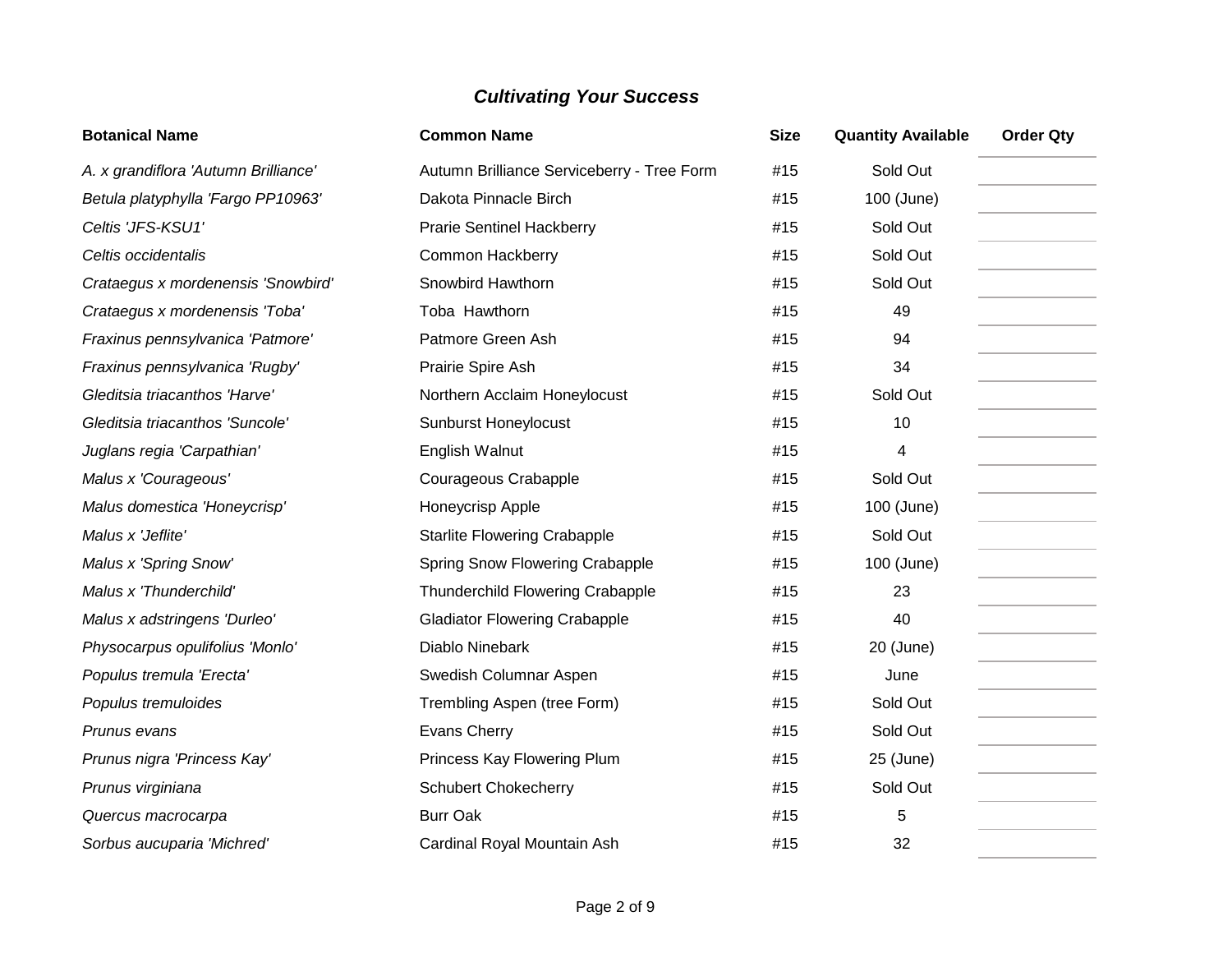| <b>Botanical Name</b>               | <b>Common Name</b>            | <b>Size</b> | <b>Quantity Available</b> | <b>Order Qty</b> |
|-------------------------------------|-------------------------------|-------------|---------------------------|------------------|
| Sorbus decora                       | Showy Mountain Ash            | #15         | 25 (June)                 |                  |
| Syringa reticulata 'Ivory Silk'     | Ivory Silk Japanese Lilac     | #15         | Sold Out                  |                  |
| Tilia americana 'American Sentry'   | American Sentry Linden        | #15         | $\overline{2}$            |                  |
| Tilia cordata 'Greenspire'          | Greenspire Littleleaf Linden  | #15         | 50 (June)                 |                  |
| Ulmus americana 'Brandon'           | <b>Brandon Elm</b>            | #15         | Sold Out                  |                  |
| <b>Bylands Upright Elm</b>          | <b>Bylands Upright Elm</b>    | #15         | 22                        |                  |
| Ulmus americana 'Patmore'           | Patmore Elm                   | #15         | Sold Out                  |                  |
|                                     |                               |             |                           |                  |
| Acer ginnala                        | Amur Maple                    | 50mm        | Sold Out                  |                  |
| Acer platanoides 'Deborah'          | Deborah Maple                 | 50mm        | 33                        |                  |
| Acer ginnala 'Ruby Slippers'        | Ruby Slippers Maple           | 50mm        | Sold Out                  |                  |
| Acer ginnala 'Ruby Slippers'        | <b>Ruby Slippers Maple</b>    | 60mm        | Sold Out                  |                  |
| Acer platanoides 'Prairie Splendor' | Prairie Splendor Norway Maple | 50mm        | Sold Out                  |                  |
| Acer platanoides 'Prairie Splendor' | Prairie Splendor Norway Maple | 60mm        | 4                         |                  |
| Acer tataricum 'GarAnn PP15023'     | Hot Wings Tatarian Maple      | 50mm        | Sold Out                  |                  |
| Acer X freemanii 'Celzam'           | <b>Celebration Maple</b>      | 50mm        | 12                        |                  |
| Acer X freemanii 'Jeffersred'       | Autumn Blaze Maple            | 50mm        | 300                       |                  |
| Acer X freemanii 'Jeffersred'       | Autumn Blaze Maple            | 60mm        | Sold Out                  |                  |
| Acer X freemanii 'Jeffersred'       | Autumn Blaze Maple            | 70mm        | Sold Out                  |                  |
| Acer X freemanii 'Jeffersred'       | Autumn Blaze Maple            | Oversize    | Sold Out                  |                  |
| Acer X freemanii 'Sienna'           | Sienna Glen Maple             | 50mm        | 70                        |                  |
| Acer X freemanii 'Sienna'           | Sienna Glen Maple             | 60mm        | 55                        |                  |
| Aesculus glabra                     | Ohio Buckeye                  | 50mm        | Sold Out                  |                  |
| Aesculus glabra                     | Ohio Buckeye                  | 60mm        | Sold Out                  |                  |
| Aesculus glabra                     | Ohio Buckeye                  | 70mm        | Sold Out                  |                  |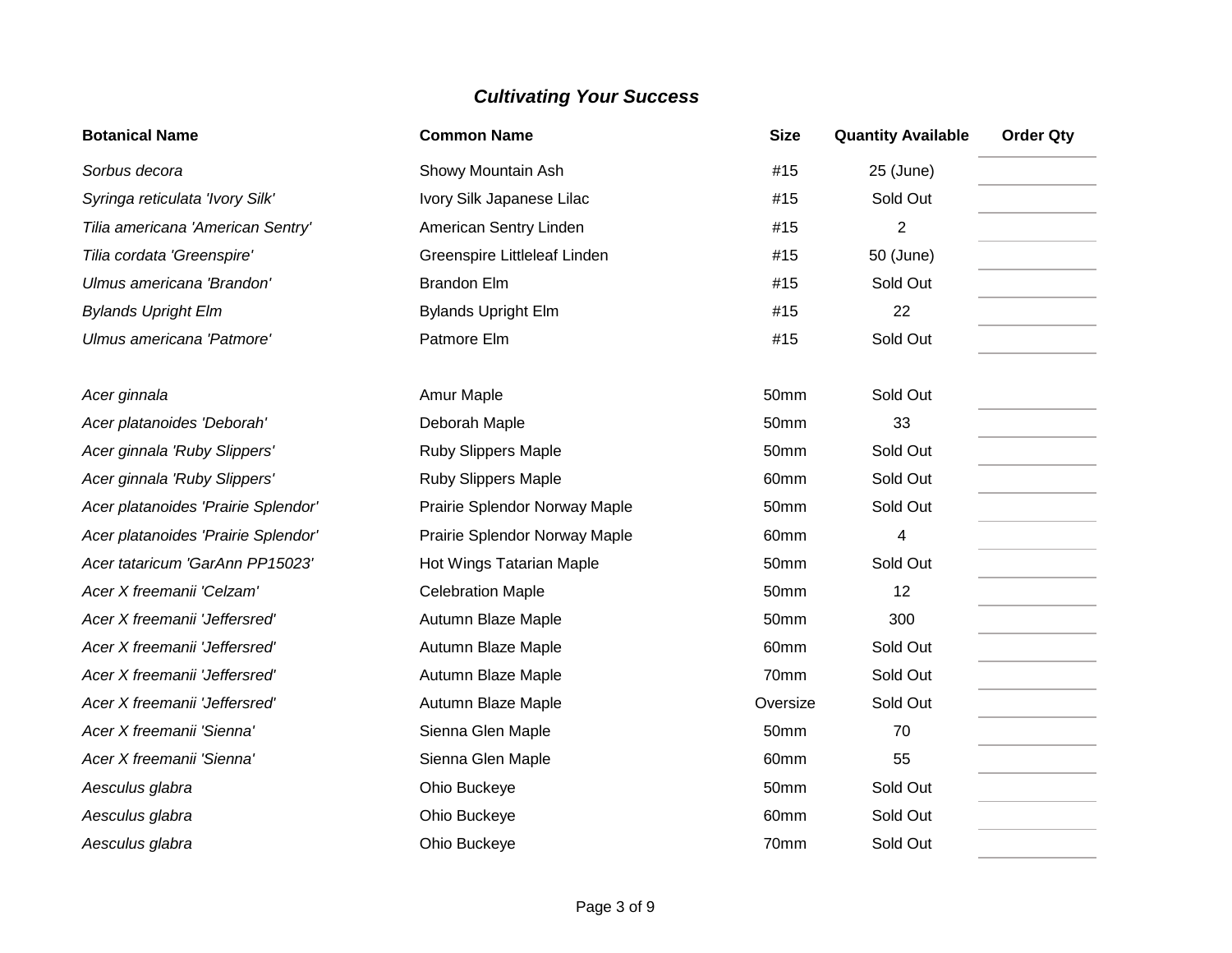| <b>Botanical Name</b>                   | <b>Common Name</b>           | <b>Size</b> | <b>Quantity Available</b> | <b>Order Qty</b> |
|-----------------------------------------|------------------------------|-------------|---------------------------|------------------|
| Aesculus x arnoldiana 'Autumn Splendor' | Autumn Splendor Buckeye      | 50mm        | Sold Out                  |                  |
| Aesculus x arnoldiana 'Autumn Splendor' | Autumn Splendor Buckeye      | 60mm        | Sold Out                  |                  |
| Betula papyrifera 'Chickadee'           | Chickadee Birch              | 50mm        | Sold Out                  |                  |
| Betula papyrifera 'Chickadee'           | Chickadee Birch              | 60mm        | 2                         |                  |
| Betula papyrifera 'Chickadee'           | Chickadee Birch              | 70mm        | 5                         |                  |
| Betula papyrifera 'Varen'               | Prairie Dream Paper Birch    | 50mm        | Sold Out                  |                  |
| Betula papyrifera 'Varen'               | Prairie Dream Paper Birch    | 60mm        | 23                        |                  |
| Betula papyrifera 'Varen'               | Prairie Dream Paper Birch    | 70mm        | 11                        |                  |
| Betula papyrifera 'Varen'               | Prairie Dream Paper Birch    | Oversize    | 5                         |                  |
| Betula platyphylla 'Fargo PP10963'      | Dakota Pinnacle Birch        | 50mm        | Sold Out                  |                  |
| Betula platyphylla 'Fargo PP10963'      | Dakota Pinnacle Birch        | 60mm        | Sold Out                  |                  |
| Betula platyphylla 'Fargo PP10963'      | Dakota Pinnacle Birch        | 70mm        | Sold Out                  |                  |
| Betula platyphylla 'Fargo PP10963'      | Dakota Pinnacle Birch        | Oversize    | Sold Out                  |                  |
| Betula platyphylla 'Jefpark'            | <b>Parkland Pillar Birch</b> | 50mm        | Sold Out                  |                  |
| Betula platyphylla 'Jefpark'            | <b>Parkland Pillar Birch</b> | 60mm        | Sold Out                  |                  |
| Betula platyphylla 'Jefpark'            | <b>Parkland Pillar Birch</b> | 70mm        | Sold Out                  |                  |
| Betula platyphylla 'Jefpark'            | <b>Parkland Pillar Birch</b> | Oversize    | Sold Out                  |                  |
| Celtis occidentalis                     | <b>Common Hackberry</b>      | 50mm        | 50                        |                  |
| Crataegus x mordenensis 'Snowbird'      | Snowbird Hawthorn            | 50mm        | 125                       |                  |
| Crataegus x mordenensis 'Snowbird'      | Snowbird Hawthorn            | 60mm        | 200                       |                  |
| Crataegus x mordenensis 'Snowbird'      | Snowbird Hawthorn            | 70mm        | 100                       |                  |
| Crataegus x mordenensis 'Snowbird'      | Snowbird Hawthorn            | Oversize    | 111                       |                  |
| Crataegus x mordenensis 'Toba'          | Toba Hawthorn                | 50mm        | Sold Out                  |                  |
| Crataegus x mordenensis 'Toba'          | Toba Hawthorn                | 60mm        | Sold Out                  |                  |
| Crataegus x mordenensis 'Toba'          | Toba Hawthorn                | 70mm        | Sold Out                  |                  |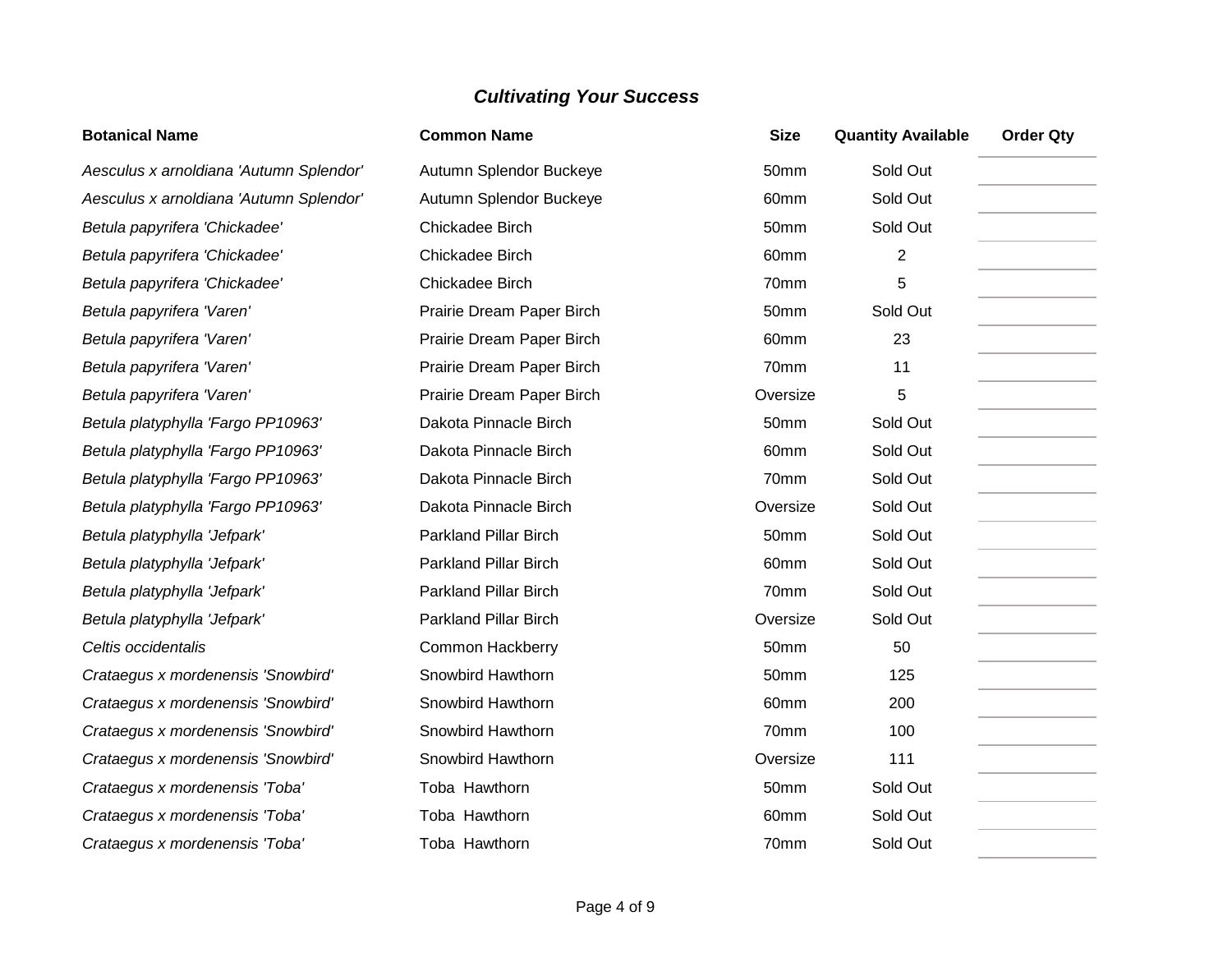| <b>Botanical Name</b>            | <b>Common Name</b>                   | <b>Size</b> | <b>Quantity Available</b> | <b>Order Qty</b> |
|----------------------------------|--------------------------------------|-------------|---------------------------|------------------|
| Crataegus x mordenensis 'Toba'   | Toba Hawthorn                        | Oversize    | Sold Out                  |                  |
| Fraxinus pennsylvanica 'Patmore' | Patmore Green Ash                    | 50mm        | 41                        |                  |
| Fraxinus pennsylvanica 'Patmore' | Patmore Green Ash                    | 60mm        | 14                        |                  |
| Fraxinus pennsylvanica 'Patmore' | Patmore Green Ash                    | 70mm        | Sold Out                  |                  |
| Fraxinus pennsylvanica 'Patmore' | Patmore Green Ash                    | Oversize    | 23                        |                  |
| Fraxinus pennsylvanica 'Rugby'   | Prairie Spire Ash                    | 50mm        | 42                        |                  |
| Fraxinus pennsylvanica 'Rugby'   | Prairie Spire Ash                    | 60mm        | 30                        |                  |
| Fraxinus pennsylvanica 'Rugby'   | Prairie Spire Ash                    | 70mm        | 100                       |                  |
| Fraxinus pennsylvanica 'Rugby'   | Prairie Spire Ash                    | Oversize    | 27                        |                  |
| Gleditsia triacanthos 'Harve'    | Northern Acclaim Honeylocust         | 50mm        | Sold Out                  |                  |
| Gleditsia triacanthos 'Harve'    | Northern Acclaim Honeylocust         | 60mm        | Sold Out                  |                  |
| Gleditsia triacanthos 'Skycole'  | <b>Skyline Honeylocust</b>           | 50mm        | 39                        |                  |
| Juglans nigra                    | <b>Black Walnut</b>                  | 50mm        | 11                        |                  |
| Malus domestica 'Honeycrisp'     | Honeycrisp Apple                     | 50mm        | Sold Out                  |                  |
| Malus domestica 'Honeycrisp'     | Honeycrisp Apple                     | 60mm        | Sold Out                  |                  |
| Malus 'Royalty'                  | <b>Royalty Flowering Crabapple</b>   | 50mm        | Sold Out                  |                  |
| Malus 'Royalty'                  | <b>Royalty Flowering Crabapple</b>   | 60mm        | $\overline{2}$            |                  |
| Malus 'Royalty'                  | <b>Royalty Flowering Crabapple</b>   | 70mm        | 1                         |                  |
| Malus x adstringens 'Durleo'     | <b>Gladiator Flowering Crabapple</b> | 50mm        | 544                       |                  |
| Malus x adstringens 'Durleo'     | <b>Gladiator Flowering Crabapple</b> | 60mm        | 50                        |                  |
| Malus x adstringens 'Durleo'     | <b>Gladiator Flowering Crabapple</b> | 70mm        | 9                         |                  |
| Malus x 'Courageous'             | Courageous Crabapple                 | 50mm        | 149                       |                  |
| Malus x 'Courageous'             | Courageous Crabapple                 | 60mm        | 10                        |                  |
| Malus x 'Courageous'             | Courageous Crabapple                 | Oversize    | 37                        |                  |
| Malus x 'Jeflite'                | <b>Starlite Flowering Crabapple</b>  | 50mm        | 107                       |                  |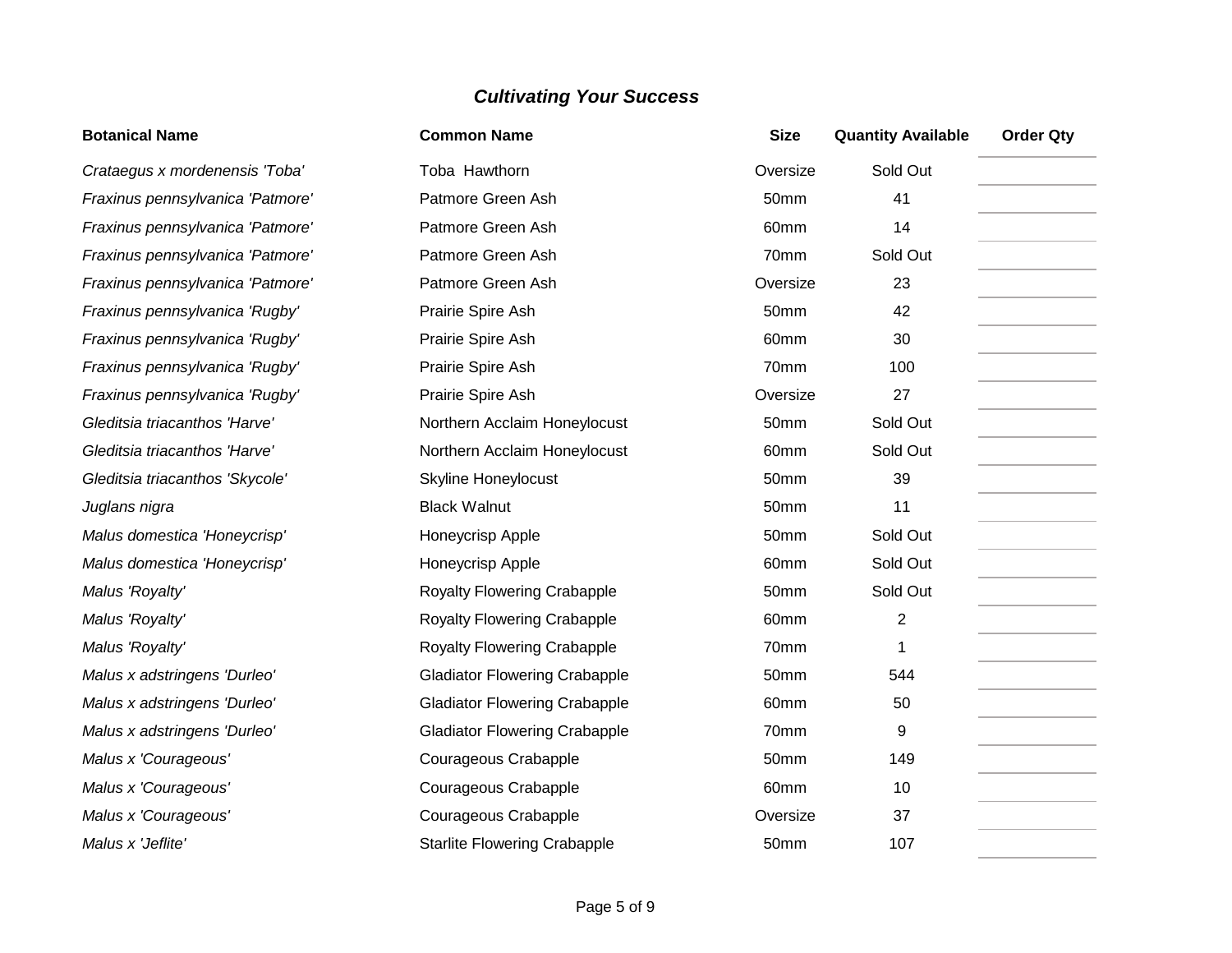| <b>Botanical Name</b>      | <b>Common Name</b>                      | <b>Size</b> | <b>Quantity Available</b> | <b>Order Qty</b> |
|----------------------------|-----------------------------------------|-------------|---------------------------|------------------|
| Malus x 'Jeflite'          | <b>Starlite Flowering Crabapple</b>     | 60mm        | 99                        |                  |
| Malus x 'Jeflite'          | <b>Starlite Flowering Crabapple</b>     | 70mm        | 25                        |                  |
| Malus x 'Pink Spire'       | Pink Spire Flowering Crabapple          | 50mm        | $50$ (June)               |                  |
| Malus x 'Spring Snow'      | Spring Snow Flowering Crabapple         | 50mm        | Sold Out                  |                  |
| Malus x 'Spring Snow'      | Spring Snow Flowering Crabapple         | 60mm        | Sold Out                  |                  |
| Malus x 'Thunderchild'     | <b>Thunderchild Flowering Crabapple</b> | 50mm        | 82                        |                  |
| Malus x 'Thunderchild'     | Thunderchild Flowering Crabapple        | 60mm        | Sold Out                  |                  |
| Picea glauca               | <b>White Spruce</b>                     | 200cm       | Sold Out                  |                  |
| Picea pungens              | Colorado Spruce                         | 200cm       | 69                        |                  |
| Picea pungens              | Colorado Spruce                         | 250cm       | 17                        |                  |
| Picea pungens              | Colorado Spruce                         | 300cm       | Sold Out                  |                  |
| Picea pungens 'Fastigiata' | Columnar Colorado Blue Spruce           | 200cm       | Sold Out                  |                  |
| Pinus cembra               | <b>Swiss Stone Pine</b>                 | 200cm       | Sold Out                  |                  |
| Pinus contorta             | Lodgepole Pine                          | 200cm       | Sold Out                  |                  |
| Pinus sylvestris           | <b>Scots Pine</b>                       | 200cm       | Sold Out                  |                  |
| Populus tremula 'Erecta'   | Swedish Columnar Aspen                  | 50mm        | Sold Out                  |                  |
| Populus tremula 'Erecta'   | Swedish Columnar Aspen                  | 60mm        | Sold Out                  |                  |
| Populus tremula 'Erecta'   | Swedish Columnar Aspen                  | 70mm        | Sold Out                  |                  |
| Populus tremula 'Erecta'   | Swedish Columnar Aspen                  | Oversize    | 55                        |                  |
| Populus tremuloides        | Trembling Aspen (tree Form)             | 50mm        | Sold Out                  |                  |
| Populus tremuloides        | Trembling Aspen (tree Form)             | 60mm        | Sold Out                  |                  |
| Populus tremuloides        | Trembling Aspen (tree Form)             | 70mm        | Sold Out                  |                  |
| Populus tremuloides        | Trembling Aspen (tree Form)             | Oversize    | Sold Out                  |                  |
| Populus x 'Byland Green'   | <b>Byland Green Poplar</b>              | 50mm        | Sold Out                  |                  |
| Populus x 'Byland Green'   | <b>Byland Green Poplar</b>              | 60mm        | 10                        |                  |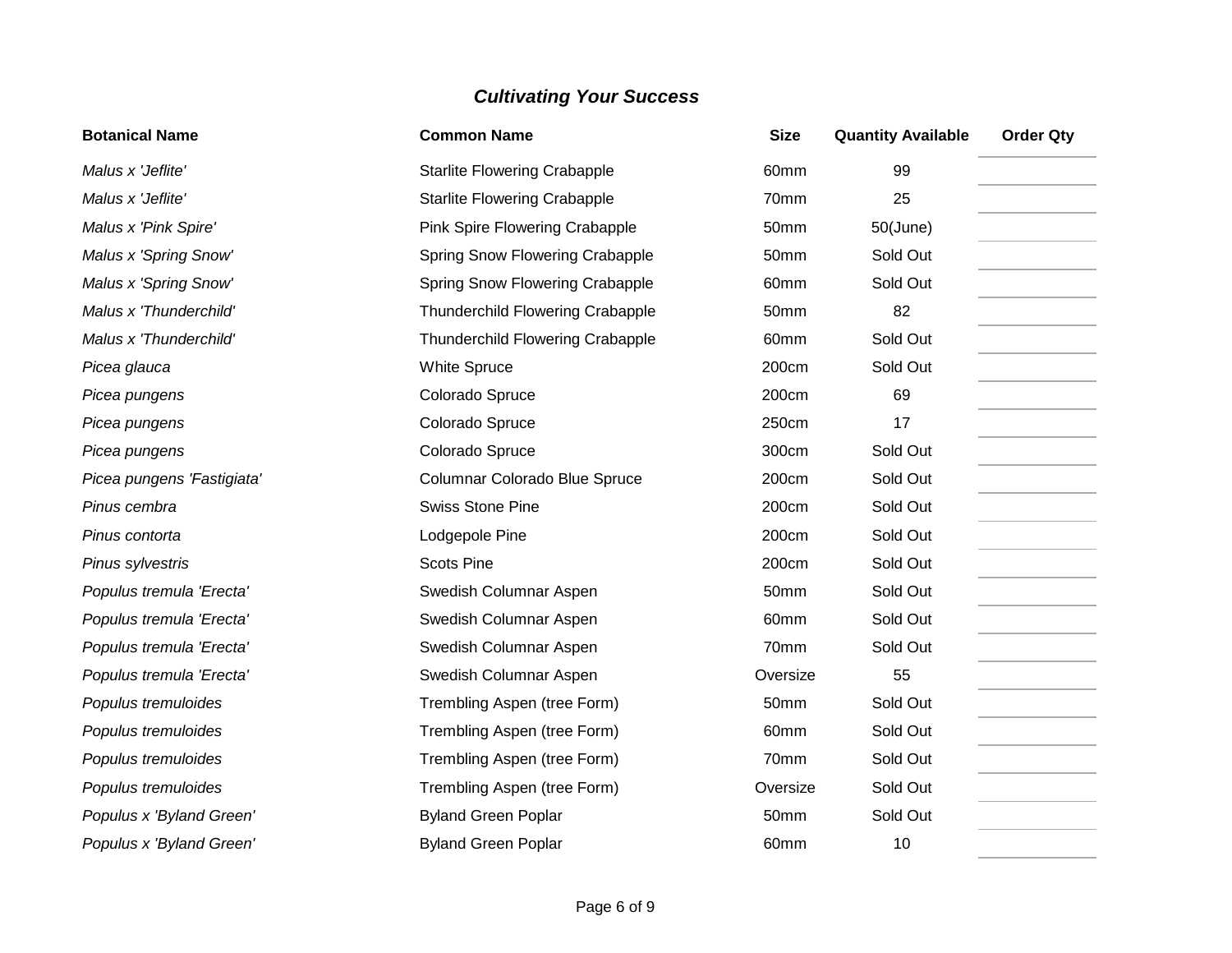| <b>Botanical Name</b>        | <b>Common Name</b>            | <b>Size</b> | <b>Quantity Available</b> | <b>Order Qty</b> |
|------------------------------|-------------------------------|-------------|---------------------------|------------------|
| Populus x 'Byland Green'     | <b>Byland Green Poplar</b>    | 70mm        | 6                         |                  |
| Populus x 'Byland Green'     | <b>Byland Green Poplar</b>    | Oversize    | 9                         |                  |
| Prunus cerasifera 'Newport'  | Newport Flowering Plum        | 50mm        | Sold Out                  |                  |
| Prunus cerasifera 'Newport'  | <b>Newport Flowering Plum</b> | 60mm        | 29                        |                  |
| Prunus nigra 'Princess Kay'  | Princess Kay Flowering Plum   | 50mm        | 11                        |                  |
| Prunus virginiana            | <b>Schubert Chokecherry</b>   | 50mm        | Sold Out                  |                  |
| Prunus virginiana            | <b>Schubert Chokecherry</b>   | 60mm        | Sold Out                  |                  |
| Prunus virginiana            | <b>Schubert Chokecherry</b>   | Oversize    | 4                         |                  |
| Pyrus 'DurPSN303'            | Navigator Pear                | 50mm        | Sold Out                  |                  |
| Quercus macrocarpa           | <b>Burr Oak</b>               | 50mm        | June                      |                  |
| Quercus macrocarpa           | <b>Burr Oak</b>               | 60mm        | Sold Out                  |                  |
| Quercus macrocarpa           | <b>Burr Oak</b>               | 70mm        | 7                         |                  |
| Quercus macrocarpa           | <b>Burr Oak</b>               | Oversize    | 8                         |                  |
| Quercus macrocarpa 'Top Gun' | Top Gun Burr Oak              | 50mm        | Sold Out                  |                  |
| Quercus rubra                | Northern Red Oak              | 50mm        | Sold Out                  |                  |
| Quercus rubra                | Northern Red Oak              | 60mm        | Sold Out                  |                  |
| Sorbus aucuparia 'Michred'   | Cardinal Royal Mountain Ash   | 50mm        | 129                       |                  |
| Sorbus aucuparia 'Michred'   | Cardinal Royal Mountain Ash   | 60mm        | 94                        |                  |
| Sorbus aucuparia 'Michred'   | Cardinal Royal Mountain Ash   | 70mm        | 69                        |                  |
| Sorbus aucuparia 'Michred'   | Cardinal Royal Mountain Ash   | Oversize    | 8                         |                  |
| Sorbus aucuparia 'Rossica'   | Russian Mountain Ash          | 50mm        | 100                       |                  |
| Sorbus aucuparia 'Rossica'   | Russian Mountain Ash          | 60mm        | Sold Out                  |                  |
| Sorbus aucuparia 'Rossica'   | Russian Mountain Ash          | 70mm        | 28                        |                  |
| Sorbus aucuparia 'Rossica'   | Russian Mountain Ash          | Oversize    | 16                        |                  |
| Sorbus decora                | Showy Mountain Ash            | 50mm        | 173                       |                  |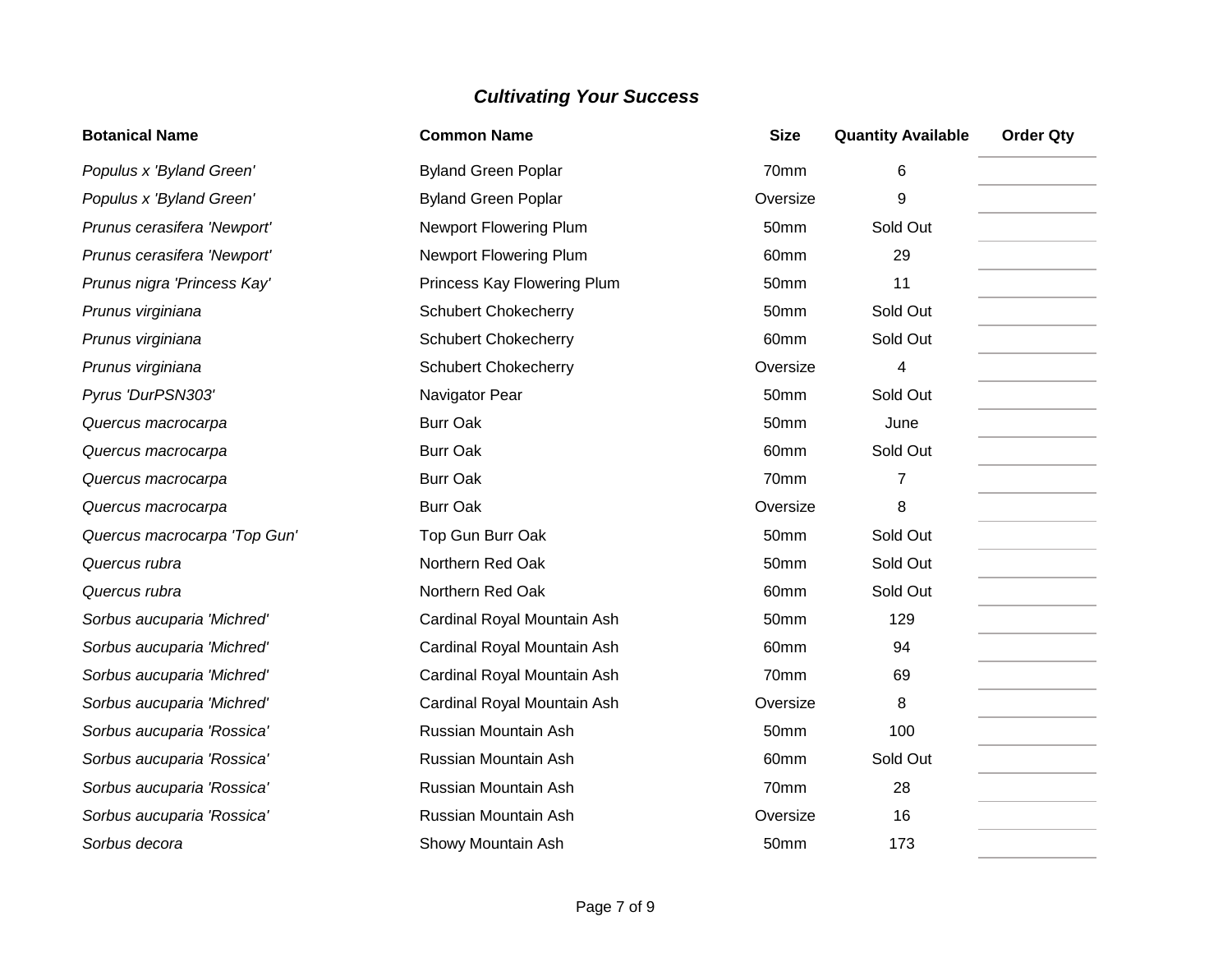| <b>Botanical Name</b>              | <b>Common Name</b>           | <b>Size</b> | <b>Quantity Available</b> | <b>Order Qty</b> |
|------------------------------------|------------------------------|-------------|---------------------------|------------------|
| Sorbus decora                      | Showy Mountain Ash           | 60mm        | 25                        |                  |
| Sorbus decora                      | Showy Mountain Ash           | 70mm        | 10                        |                  |
| Sorbus decora                      | Showy Mountain Ash           | Oversize    | Sold Out                  |                  |
| Syringa reticulata 'Ivory Pillar'  | Ivory Pillar Japanese Lilac  | 50mm        | 3                         |                  |
| Syringa reticulata 'Ivory Pillar'  | Ivory Pillar Japanese Lilac  | 60mm        | 17                        |                  |
| Syringa reticulata 'Ivory Silk'    | Ivory Silk Japanese Lilac    | 50mm        | June                      |                  |
| Syringa reticulata 'Ivory Silk'    | Ivory Silk Japanese Lilac    | 60mm        | Sold Out                  |                  |
| Syringa reticulata 'Ivory Silk'    | Ivory Silk Japanese Lilac    | Oversize    | Sold Out                  |                  |
| Syringa reticulata 'Snow Cap'      | Snow Cap Lilac               | 50mm        | 42                        |                  |
| Syringa reticulata 'Summer Storm'  | <b>Summer Storm Lilac</b>    | 50mm        | 23                        |                  |
| Tilia americana 'American Sentry'  | American Sentry Linden       | 50mm        | Sold Out                  |                  |
| Tilia americana euchlora 'Redmond' | Redmond Linden               | 50mm        | 31                        |                  |
| Tilia cordata 'Corinthian"         | Corinthian Linden            | 50mm        | Sold Out                  |                  |
| Tilia cordata 'Greenspire'         | Greenspire Littleleaf Linden | 50mm        | Sold Out                  |                  |
| Tilia cordata 'Greenspire'         | Greenspire Littleleaf Linden | 60mm        | Sold Out                  |                  |
| Tilia cordata 'Greenspire'         | Greenspire Littleleaf Linden | 70mm        | Sold Out                  |                  |
| Tilia flavescens                   | Dropmore Linden              | 50mm        | Sold Out                  |                  |
| Tilia flavescens                   | Dropmore Linden              | 60mm        | Sold Out                  |                  |
| Tilia flavescens                   | Dropmore Linden              | 70mm        | 10                        |                  |
| Tilia flavescens                   | Dropmore Linden              | Oversize    | 3                         |                  |
| Tilia mongolica 'Harvest Gold'     | Harvest Gold Linden          | 50mm        | 11                        |                  |
| Ulmus americana                    | American Elm                 | 50mm        | Sold Out                  |                  |
| Ulmus americana                    | American Elm                 | Oversize    | Sold Out                  |                  |
| Ulmus americana 'Brandon'          | <b>Brandon Elm</b>           | 50mm        | Sold Out                  |                  |
| Ulmus americana 'Brandon'          | <b>Brandon Elm</b>           | 60mm        | Sold Out                  |                  |